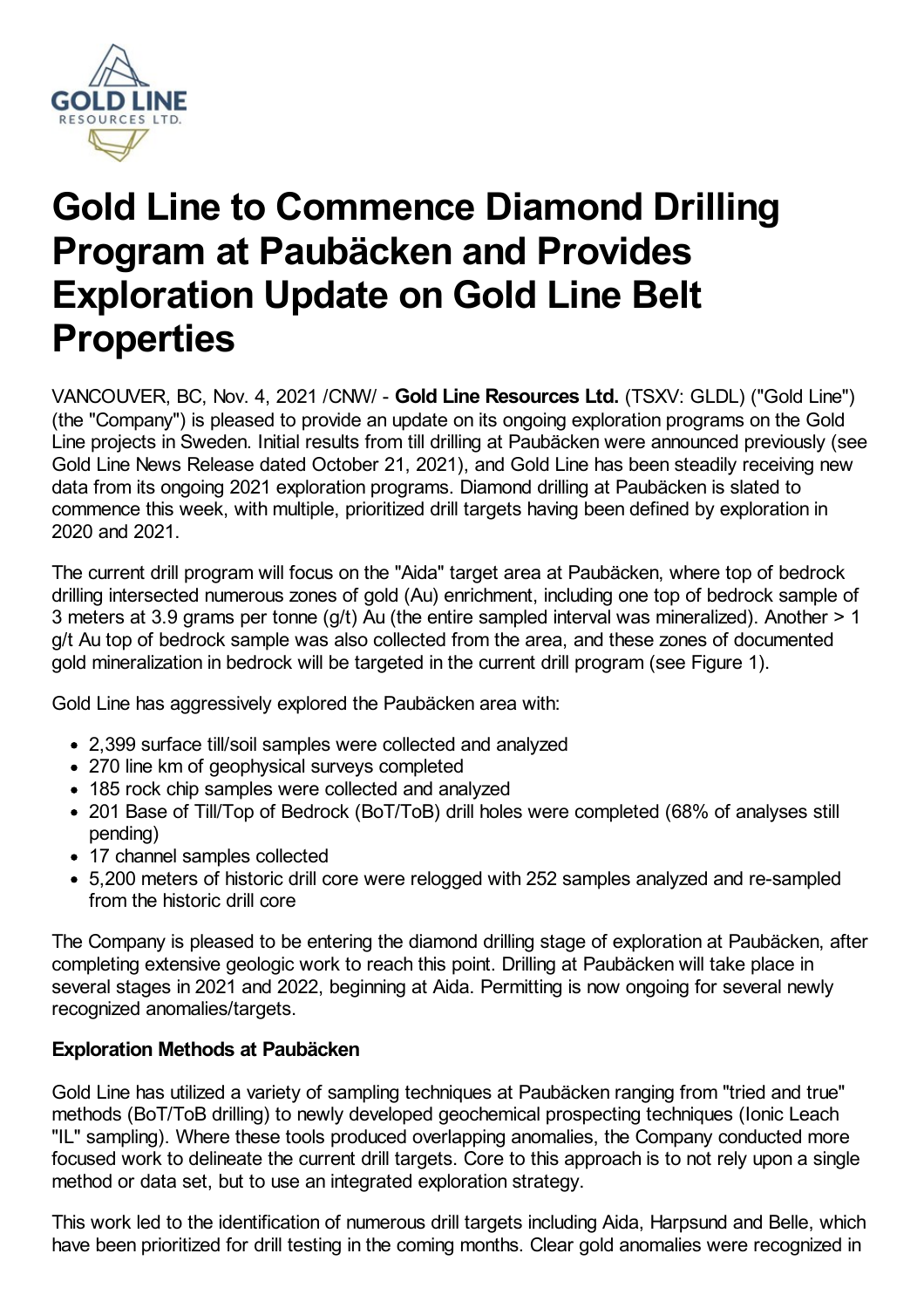multiple data sets in most of these areas, supplemented by structural and geophysical data sets to identify potential trends of mineralization and specific drill targets.

# **Other Gold Line Exploration Programs**

Work at Paubäcken was complimented by additional programs at the Blåbärliden ("Blueberry Ridge") and Storjuktan areas on the Gold Line, where reconnaissance work is continuing. Results from those areas will be the subject of forthcoming News Releases.

Across all of its project areas on the Gold Line, the Company has thus far completed (See Figure 2):

- 7,430 surface till/soil samples were collected and analyzed
- 1,091 line km of geophysical surveys completed
- 291 rock chip samples were collected and analyzed
- 561 Base of Till/Top of Bedrock (BoT/ToB) drill holes were completed (some analyses still pending)
- 106 "Hilti" percussion drill samples of till material collected
- 78 channel samples collected
- 13,646 meters of historic drill core were relogged with 1,613 samples analyzed and re-sampled from the historic drill core

This work supplemented a variety of historical data sets, including historical drill programs that delineated multiple zones of gold mineralization within the Gold Line project areas that remain only partially tested (see [www.GoldLineResources.com](http://www.goldlineresources.com/) for additional information).

Like Paubäcken, prioritized drill targets have been defined at Blåbarliden and Storjuktan, including additional targets in areas of historic drill-defined zones of gold mineralization, but also in newly recognized gold anomalies. Gold Line looks forward to phased diamond drill campaigns in 2022 to test each of these areas.

# **The Paubäcken Project:**

The Paubäcken Project consists of 3 licenses (17,097 ha) that cover the central part of an emerging gold belt in north central Sweden known as the "Gold Line Belt". The Gold Line Belt is host to several significant gold deposits, including the nearby Barsele project (operated as a joint venture between Agnico Eagle Mines Ltd. and Barsele Minerals Corp, TSX:BME) as well as the Svartliden mine and Fäboliden development project (operated by Dragon Mining Ltd). The Svartliden mine was in production from 2005 to 2015 and a total of 3.18 million tonnes of material grading 4.1 g/t Au was processed during its operation [\(http://www.dragonmining.com/svartliden](http://www.dragonmining.com/svartliden)). The Paubäcken Project is strategically positioned between Barsele and Fäboliden, is a few hundred meters north east of the Svartliden mine, and features a regional shear zone with multiple untested gold anomalies.

### **Sampling:**

Samples were collected in accordance with industry standard best practices. Samples were collected by X Drill AB and submitted for preparation at the ALS Lab in Malå. Accredited control samples (blanks and accredited standards) are inserted into the sample intervals regularly. Bedrock samples crushed to 70% less than 2mm, rotary split off 250g, pulverize split to better than 85% passing 75 microns. Pulps are analyzed at the ALS lab in Ireland with a four-acid digestions and ICP-MS finish. Till samples are dried <60°C/140°F, sieved to -180 micron (80 mesh) and both fractions are retained. Sieved samples are subject to aqua-regia digestions and analyzed with full multi-element geochemical suite and ICP-MS super trace gold method.

### **Notes on nearby mines and deposits:**

The nearby mines, deposits and projects discussed in this news release provide context for the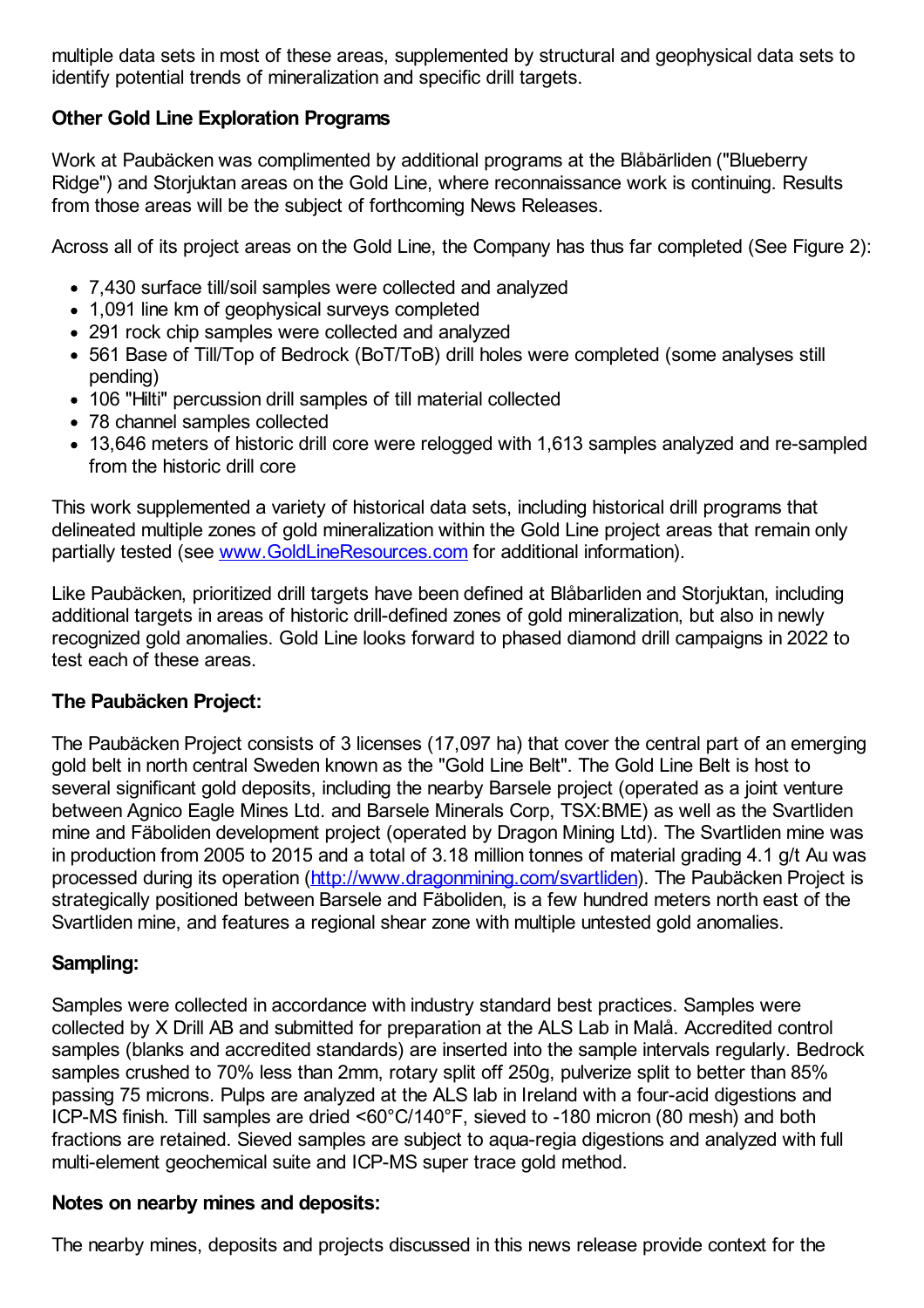Company's projects in Sweden, which occur in a similar geologic setting, but this is not necessarily indicative that any projects host similar mineralization.

# **Engagement of AJS Capital Markets Services Inc.**

The Company also announces that it has retained AJS Capital Markets Services Inc. ("AJS") to provide market-making services in accordance with TSX Venture Exchange ("TSX-V") policies. AJS will trade shares of the Company on the TSX-V and all other applicable trading venues with the objective of maintaining an active and orderly market and improving the liquidity of the Company's common shares.

Under the agreement AJS will receive a monthly fee of C\$6,000 plus applicable taxes. The agreement is for a period of no less than 3 months and will continue on a month-to-month basis until terminated by either party on 30 days' notice in writing. AJS will not receive any common shares or options as compensation. AJS does not currently own any securities of the Company. The Company and AJS are unrelated and unaffiliated entities.

# **Qualified Person:**

The technical information in this news release has been prepared in accordance with the Canadian regulatory requirements set out in National Instrument 43-101 and reviewed and approved by Michael Dufresne, M.Sc., P.Geol., P.Geo., a Qualified Person.

## **About Gold Line Resources Ltd.**

Gold Line Resources is focused on acquiring mineral properties with exceptional exploration potential in the most prolific gold-producing regions of Fennoscandia, and further delineating the historic. Gold Line is working in one of the world's top mining jurisdictions and emerging exploration frontiers due to its strong mineral endowment, stable tenure, straightforward permitting, favourable tax regime and supportive geopolitical landscape.

Gold Line currently holds a prospective portfolio of five gold exploration projects in Sweden: one project is in the Skelleftea belt of north-central Sweden and four projects, including the Långtjärn property, are located within the Gold Line Mineral Belt of north-central Sweden. The projects are located on a 200-kilometre Proterozoic greenstone sedimentary belt that is host to multiple gold showings and deposits

### **On behalf of the Board of Directors of Gold Line Resources,**

Adam Cegielski CEO & Director

# **FOLLOW US:**

Website: <https://www.goldlineresources.com/> Facebook: <https://www.facebook.com/Gold-Line-Resources> Twitter: [https://twitter.com/GLDL\\_Resources](https://twitter.com/GLDL_Resources) Instagram: https://www.instagram.com/gold line\_resources/ LinkedIn: <https://www.linkedin.com/company/gold-line-resources-ltd>

*Neither the TSX Venture Exchange nor its Regulation Services Provider (as that term is defined in policies of the TSX Venture Exchange) accepts responsibility for the adequacy or accuracy of this release.*

# *Cautionary Note Regarding Forward-Looking Statements*

This news release contains statements that constitute "forward-looking statements." Such forward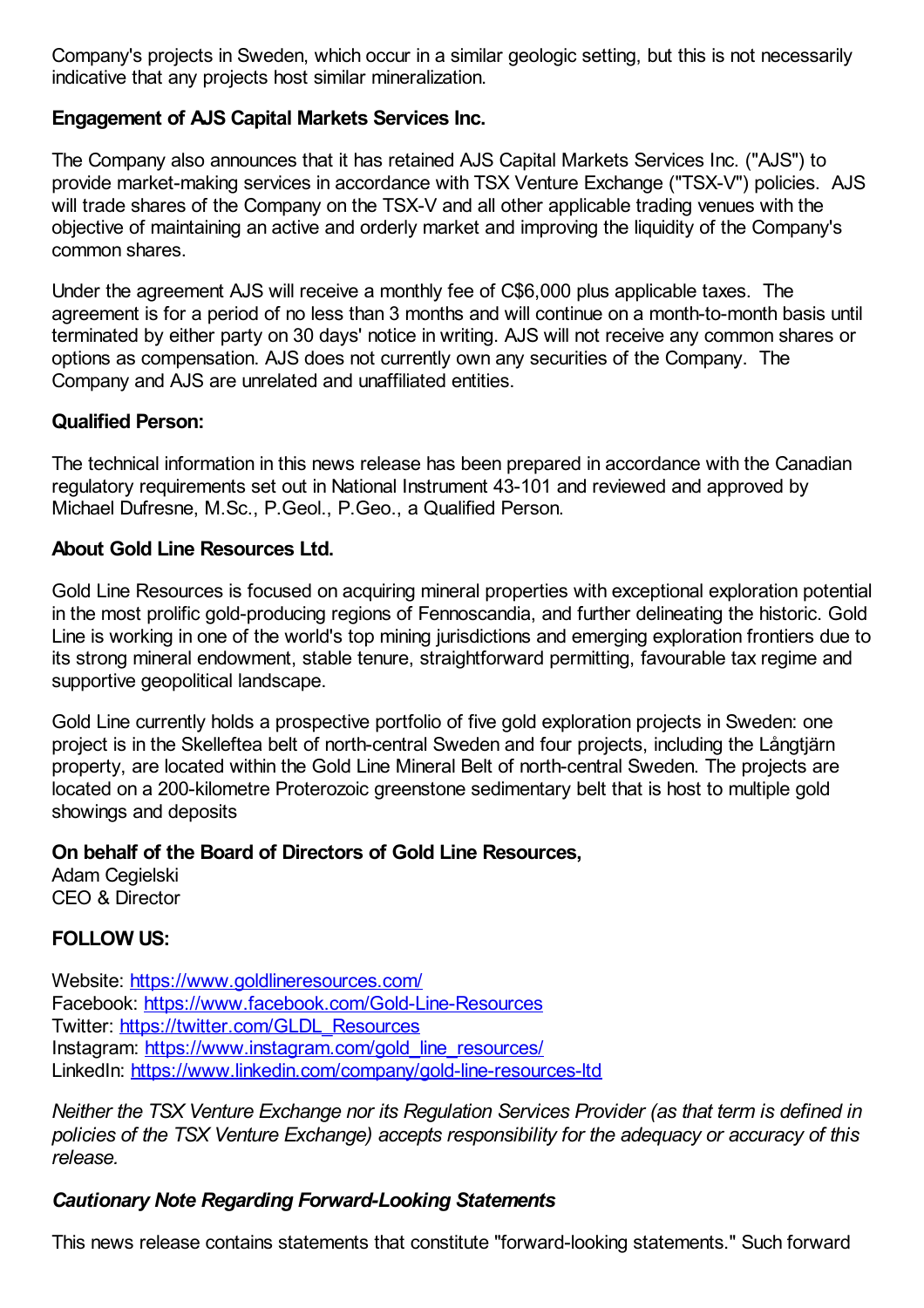looking statements involve known and unknown risks, uncertainties and other factors that may cause Gold Line's actual results, performance or achievements, or developments to differ materially from the anticipated results, performance or achievements expressed or implied by such forward-looking statements. Forward looking statements are statements that are not historical facts and are generally, but not always, identified by the words "expects," "plans," "anticipates," "believes," "intends," "estimates," "projects," "potential" and similar expressions, or that events or conditions "will," "would," "may," "could" or "should" occur.

Forward-looking statements in this news release include, that are not historical facts. Forwardlooking statements are based on Gold Line's current beliefs and assumptions as to the outcome and timing of future events, including, but not limited to, that the exploration and development activities will be completed as planned, and that the results of the exploration and development activities will be as anticipated. By their nature, forward-looking statements involve known and unknown risks, uncertainties and other factors which may cause our actual results, performance or achievements, or other future events, to be materially different from any future results, performance or achievements expressed or implied by such forward-looking statements. Such factors and risks include, among others: that exploration and development activities will not be completed as planned; that the results of exploration and development activities will not be as anticipated; Gold Line may require additional financing from time to time in order to continue its operations which may not be available when needed or on acceptable terms and conditions; compliance with extensive government regulation; domestic and foreign laws and regulations could adversely affect Gold Line's business and results of operations; the stock markets have experienced volatility that often has been unrelated to the performance of companies and these fluctuations may adversely affect the price of Gold Line's securities, regardless of its operating performance; and the impact of COVID-19. The forwardlooking statements contained in this news release represent the expectations of Gold Line as of the date of this news release and, accordingly, are subject to change after such date. Readers should not place undue importance on forward-looking information and should not rely upon this information as of any other date. Gold Line undertakes no obligation to update these forward-looking statements in the event that management's beliefs, estimates or opinions, or other factors, should change.



Figure 1: Current Target Areas on Paubäcken License. (CNW Group/Gold Line Resources Ltd.)